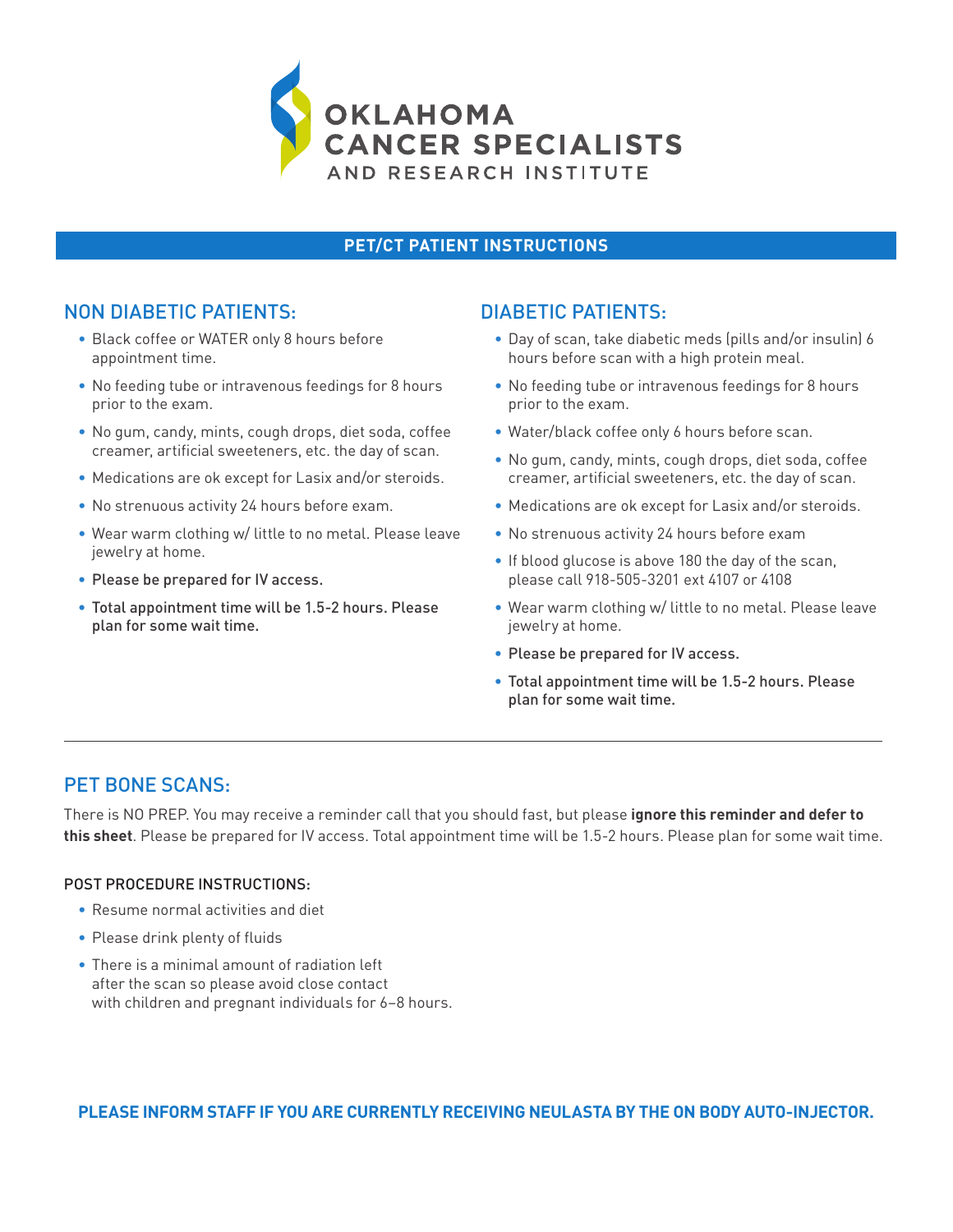

**NUCLEAR MEDICINE PATIENT INSTRUCTIONS**

| <b>Bone Scan:</b> | Please be well hydrated, drink plenty of water. Food, beverages and<br>medications are ok to take before appointment. Total appointment time<br>is approximately 3 hours, please plan for some wait time. Please be<br>prepared for IV access.                                             |
|-------------------|--------------------------------------------------------------------------------------------------------------------------------------------------------------------------------------------------------------------------------------------------------------------------------------------|
| <b>MUGA:</b>      | No caffeine for 4 hours prior to scan (this includes decaffeinated coffee).<br>Food, non-caffeinated beverages, and medications are OK to take before<br>appointment. Total appointment time is approximately 1 hour, please<br>plan for some wait time. Please be prepared for IV access. |
| Parathyroid:      | No calcium meds, thyroid meds, IV/Oral contrast one week prior to scan.<br>Food, beverages, and medications besides those listed above are OK the<br>day of study. Total appointment time is 3.5 hours, please plan for some<br>wait time.                                                 |
| Liver:            | None. Please be prepared for IV access.                                                                                                                                                                                                                                                    |
| Renal:            | Hydrate before procedure. Food, beverages, and medications are OK<br>to take the day of appointment, except for Lasix and Blood Pressure<br>medications. Please be prepared for IV access.                                                                                                 |

#### DUE TO DETAILED INSTRUCTIONS, FOR THE FOLLOWING SCANS FOLLOW-UP CALLS FOR PATIENT PREP WILL BE DONE:

Gallium, MIBG, Thyroid WB, Thyroid Uptake and scan, Octreoscan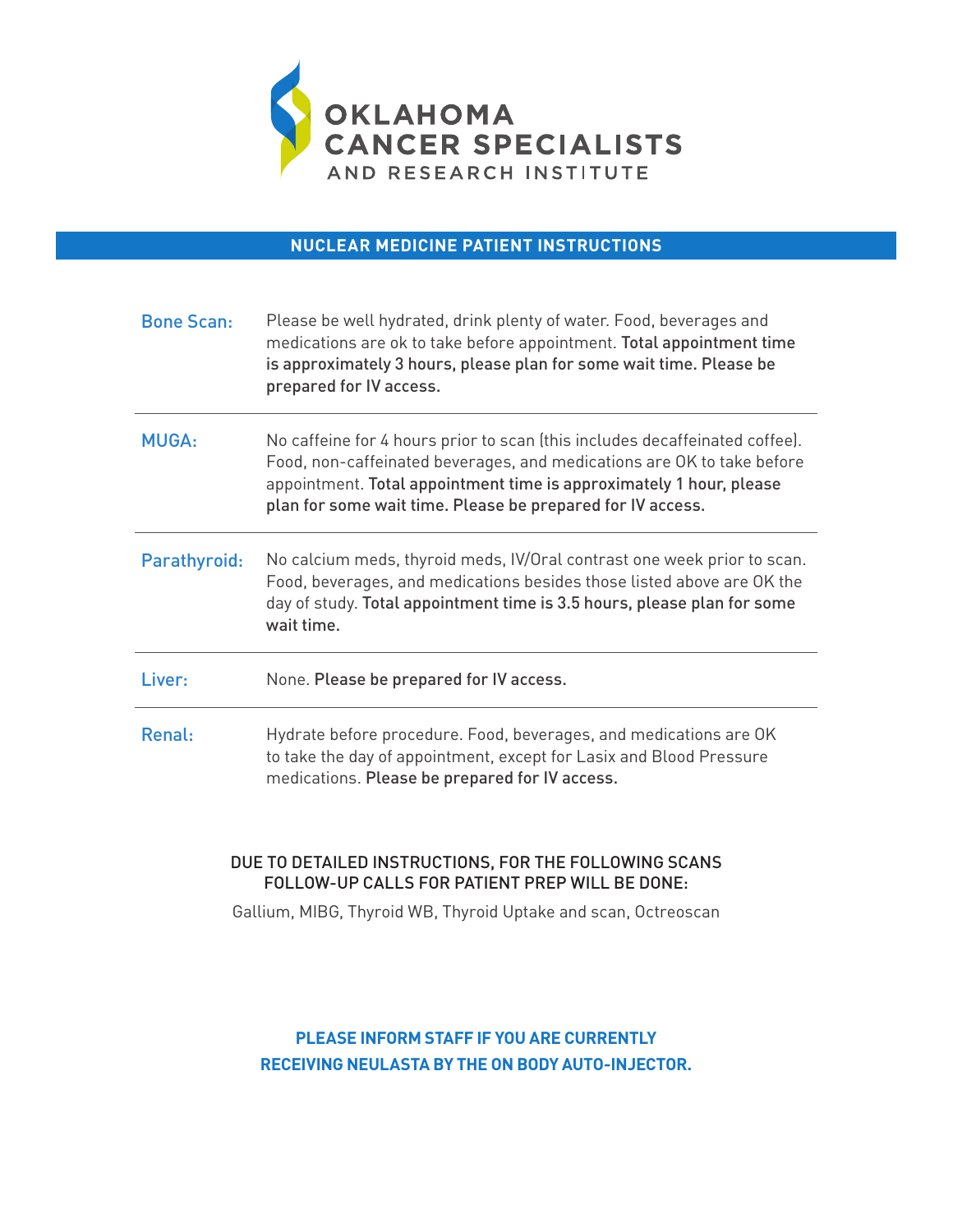

### **CT/MRI/ULTRASOUND PATIENT INSTRUCTIONS**

| MRI:            | No food limitations Wear comfortable clothes, without metal buttons/snaps/<br>zippers if possible. Leave jewelry at home Please bring information on anything<br>implanted in your body, such as Implant ID card given to you by a physician, so<br>we can identify the implant as MRI safe.                  |
|-----------------|---------------------------------------------------------------------------------------------------------------------------------------------------------------------------------------------------------------------------------------------------------------------------------------------------------------|
|                 | Please complete MRI questionnaire and bring with you to your appointment.<br>This form is also available on our website.                                                                                                                                                                                      |
|                 | Please plan one hour per exam ordered. If claustrophobic, please inform<br>physician. If exam ordered with IV contrast, please be prepared for IV access.                                                                                                                                                     |
| CT <sub>1</sub> | Liquids only 4hours prior to exam (No carbonated beverages). If exam requires<br>oral contrast (scans including abdomen and/or pelvis), please be prepared<br>for some wait time as oral contrast will be given at time of arrival. If exam is<br>ordered with IV contrast, please be prepared for IV access. |
| Ultrasound:     | Abdominal ultrasounds require nothing to eat or drink 4 hours prior scan.                                                                                                                                                                                                                                     |